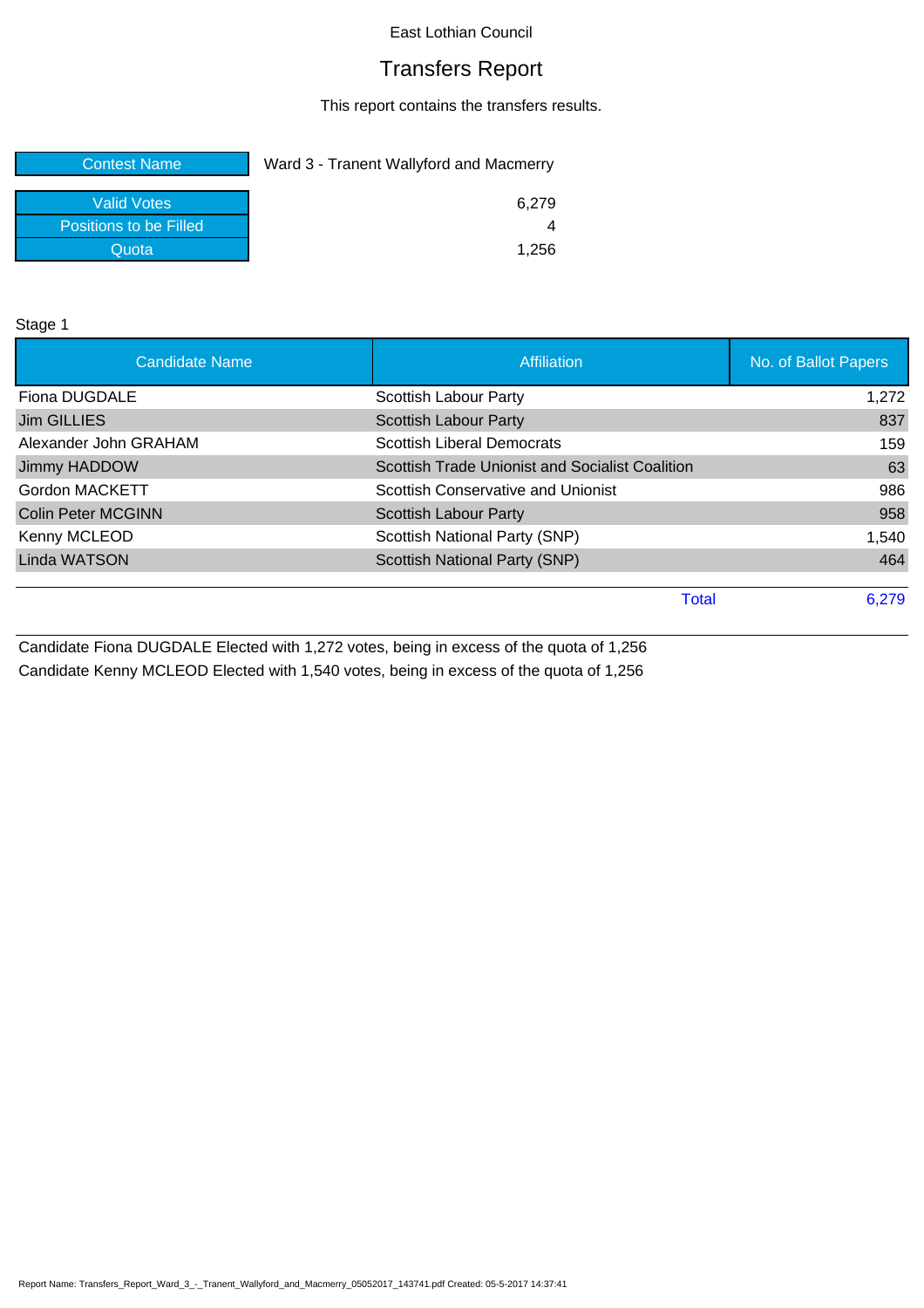# Transfers Report

This report contains the transfers results.

### Stage 2 - Surplus of Kenny MCLEOD

| Action                                  | <b>Total No. of Ballot</b><br><b>Papers</b> | <b>Transfer Value</b> | <b>Votes Transferred</b> |
|-----------------------------------------|---------------------------------------------|-----------------------|--------------------------|
| <b>Transfer to Fiona DUGDALE</b>        | 0                                           | 0.00000               | 0.00000                  |
| <b>Transfer to Jim GILLIES</b>          | 36                                          | 0.18441               | 6.63876                  |
| Transfer to Alexander John GRAHAM       | 15                                          | 0.18441               | 2.76615                  |
| Transfer to Jimmy HADDOW                |                                             | 0.18441               | 1.29087                  |
| <b>Transfer to Gordon MACKETT</b>       | 8                                           | 0.18441               | 1.47528                  |
| <b>Transfer to Colin Peter MCGINN</b>   | 57                                          | 0.18441               | 10.51137                 |
| Transfer to Kenny MCLEOD                | 0                                           | 0.00000               | 0.00000                  |
| <b>Transfer to Linda WATSON</b>         | 1,351                                       | 0.18441               | 249.13791                |
| Value of non-transferable ballot papers |                                             |                       | 12.17966                 |
|                                         | <b>Total</b>                                |                       | 284.00000                |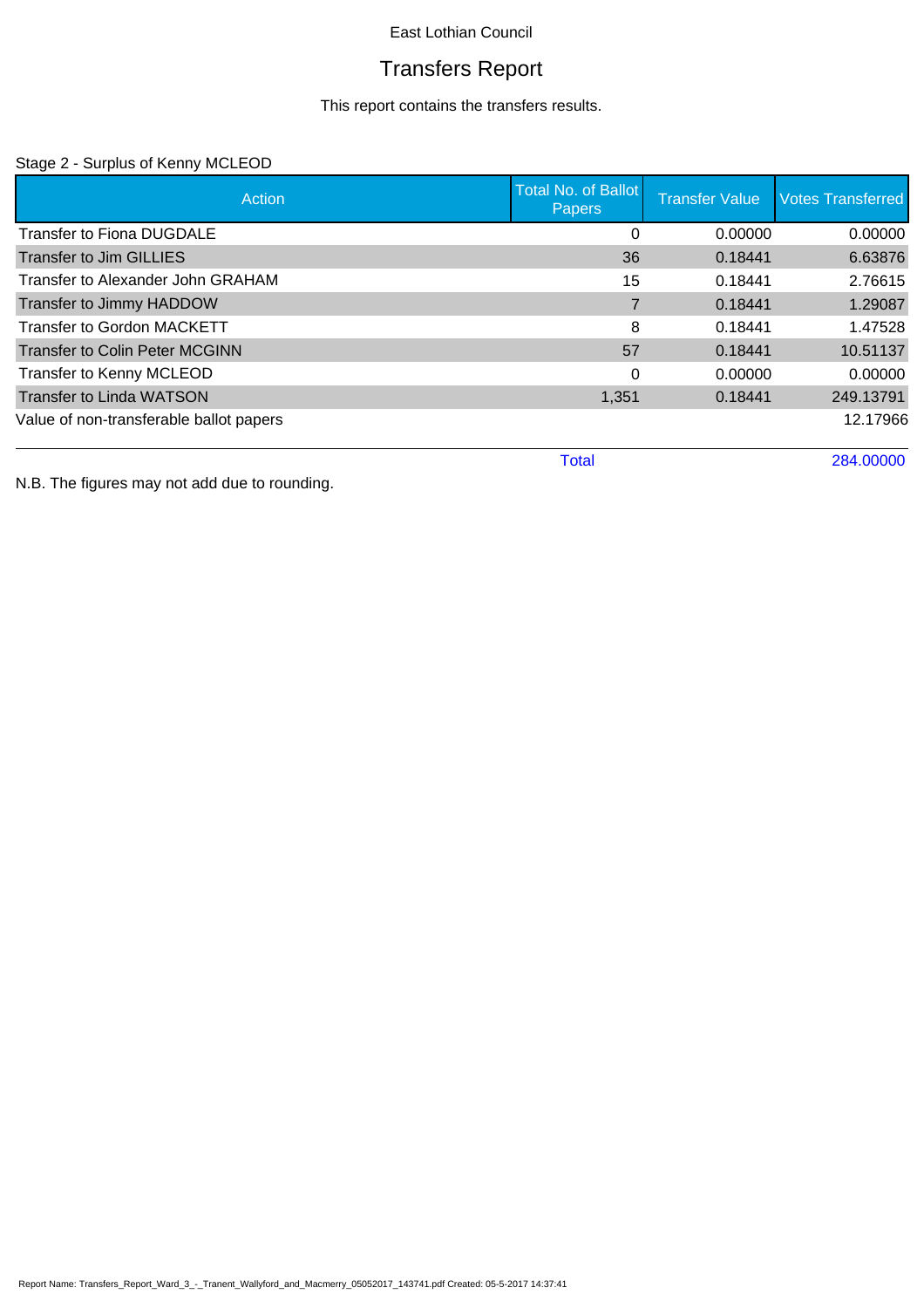# Transfers Report

This report contains the transfers results.

### Stage 3 - Surplus of Fiona DUGDALE

| Action                                  | <b>Total No. of Ballot</b><br><b>Papers</b> | <b>Transfer Value</b> | <b>Votes Transferred</b> |
|-----------------------------------------|---------------------------------------------|-----------------------|--------------------------|
| <b>Transfer to Fiona DUGDALE</b>        | 0                                           | 0.00000               | 0.00000                  |
| <b>Transfer to Jim GILLIES</b>          | 815                                         | 0.01257               | 10.24455                 |
| Transfer to Alexander John GRAHAM       | 24                                          | 0.01257               | 0.30168                  |
| Transfer to Jimmy HADDOW                | 19                                          | 0.01257               | 0.23883                  |
| <b>Transfer to Gordon MACKETT</b>       | 27                                          | 0.01257               | 0.33939                  |
| <b>Transfer to Colin Peter MCGINN</b>   | 310                                         | 0.01257               | 3.89670                  |
| Transfer to Kenny MCLEOD                | 0                                           | 0.00000               | 0.00000                  |
| <b>Transfer to Linda WATSON</b>         | 15                                          | 0.01257               | 0.18855                  |
| Value of non-transferable ballot papers |                                             |                       | 0.79030                  |
|                                         | <b>Total</b>                                |                       | 16.00000                 |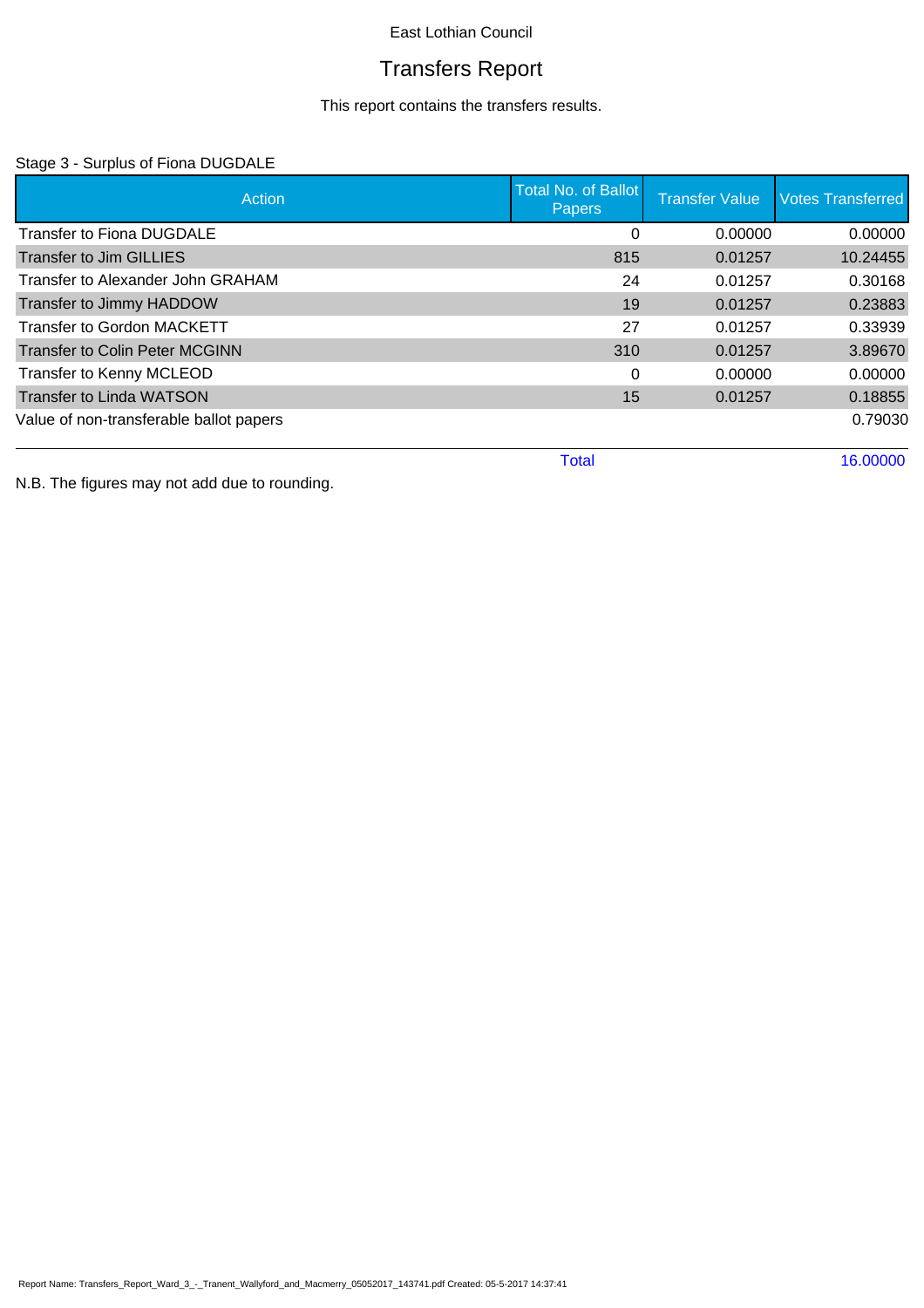# Transfers Report

This report contains the transfers results.

### Stage 4 - Exclusion of Jimmy HADDOW

| Action                                  | <b>Total No. of Ballot</b><br><b>Papers</b> | <b>Transfer Value</b> | <b>Votes Transferred</b> |
|-----------------------------------------|---------------------------------------------|-----------------------|--------------------------|
| <b>Transfer to Fiona DUGDALE</b>        | 0                                           | 0.00000               | 0.00000                  |
| <b>Transfer to Jim GILLIES</b>          | 6                                           | 0.01257               | 0.07542                  |
| Transfer to Jim GILLIES                 |                                             | 0.18441               | 0.18441                  |
| <b>Transfer to Jim GILLIES</b>          | 10                                          | 1.00000               | 10.00000                 |
| Transfer to Alexander John GRAHAM       | 14                                          | 1.00000               | 14.00000                 |
| <b>Transfer to Gordon MACKETT</b>       |                                             | 0.01257               | 0.01257                  |
| Transfer to Gordon MACKETT              | 7                                           | 1.00000               | 7.00000                  |
| <b>Transfer to Colin Peter MCGINN</b>   | 5                                           | 0.01257               | 0.06285                  |
| Transfer to Colin Peter MCGINN          | 6                                           | 1.00000               | 6.00000                  |
| <b>Transfer to Kenny MCLEOD</b>         | $\Omega$                                    | 0.00000               | 0.00000                  |
| Transfer to Linda WATSON                |                                             | 0.01257               | 0.01257                  |
| <b>Transfer to Linda WATSON</b>         | 2                                           | 0.18441               | 0.36882                  |
| <b>Transfer to Linda WATSON</b>         | 11                                          | 1.00000               | 11.00000                 |
| Value of non-transferable ballot papers |                                             |                       | 15.81306                 |

Total 64.52970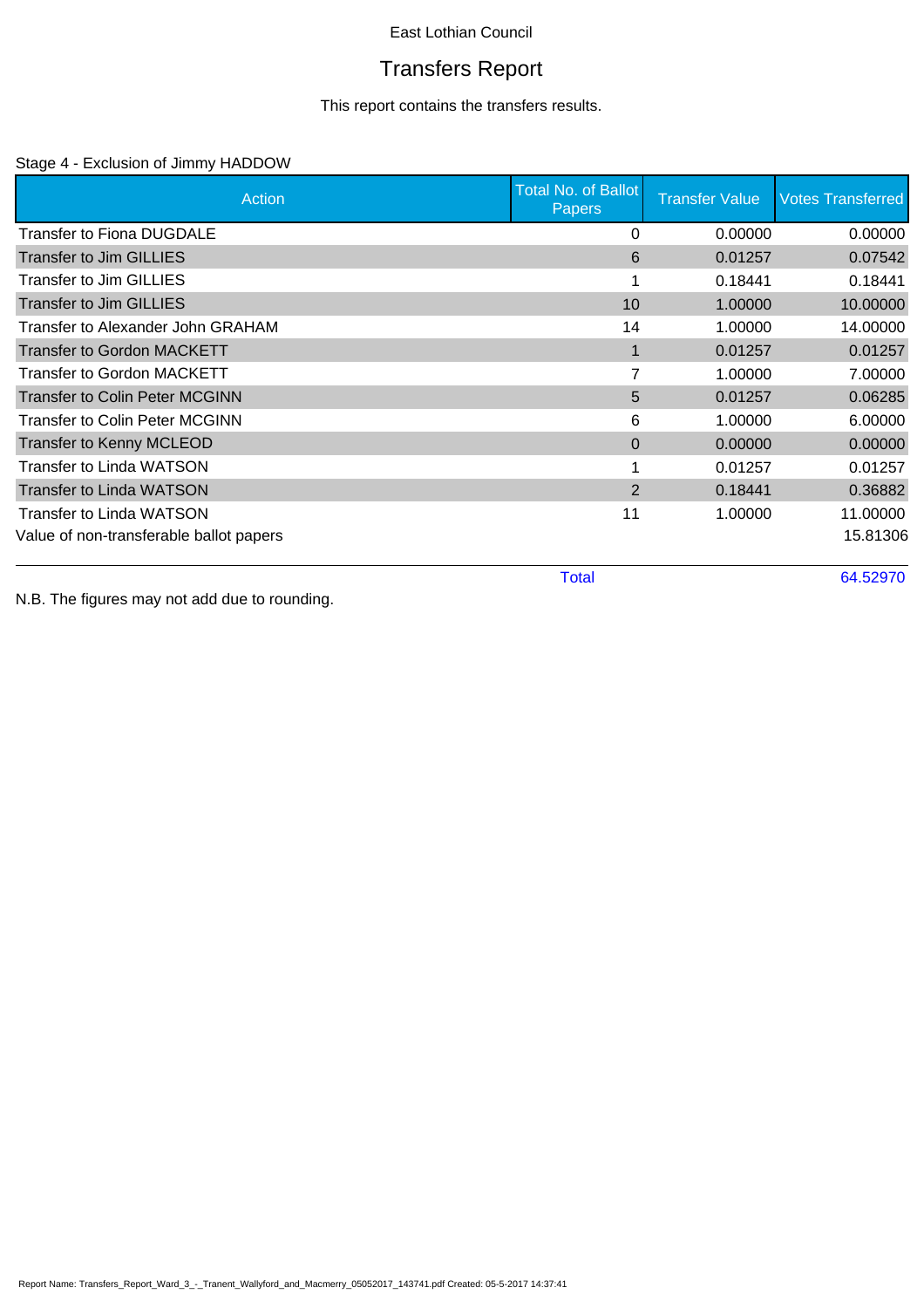# Transfers Report

This report contains the transfers results.

### Stage 5 - Exclusion of Alexander John GRAHAM

| Action                                  | Total No. of Ballot<br><b>Papers</b> | <b>Transfer Value</b> | <b>Votes Transferred</b> |
|-----------------------------------------|--------------------------------------|-----------------------|--------------------------|
| Transfer to Fiona DUGDALE               | 0                                    | 0.00000               | 0.00000                  |
| Transfer to Jim GILLIES                 | 9                                    | 0.01257               | 0.11313                  |
| Transfer to Jim GILLIES                 | 2                                    | 0.18441               | 0.36882                  |
| <b>Transfer to Jim GILLIES</b>          | 32                                   | 1.00000               | 32.00000                 |
| Transfer to Jimmy HADDOW                | $\Omega$                             | 0.00000               | 0.00000                  |
| <b>Transfer to Gordon MACKETT</b>       | 3                                    | 0.01257               | 0.03771                  |
| Transfer to Gordon MACKETT              | 3                                    | 0.18441               | 0.55323                  |
| <b>Transfer to Gordon MACKETT</b>       | 59                                   | 1.00000               | 59.00000                 |
| <b>Transfer to Colin Peter MCGINN</b>   | 4                                    | 0.01257               | 0.05028                  |
| <b>Transfer to Colin Peter MCGINN</b>   | 21                                   | 1.00000               | 21.00000                 |
| Transfer to Kenny MCLEOD                | 0                                    | 0.00000               | 0.00000                  |
| <b>Transfer to Linda WATSON</b>         | $\overline{2}$                       | 0.01257               | 0.02514                  |
| <b>Transfer to Linda WATSON</b>         | 3                                    | 0.18441               | 0.55323                  |
| <b>Transfer to Linda WATSON</b>         | 21                                   | 1.00000               | 21.00000                 |
| Value of non-transferable ballot papers |                                      |                       | 41.36629                 |
|                                         | <b>Total</b>                         |                       | 176.06783                |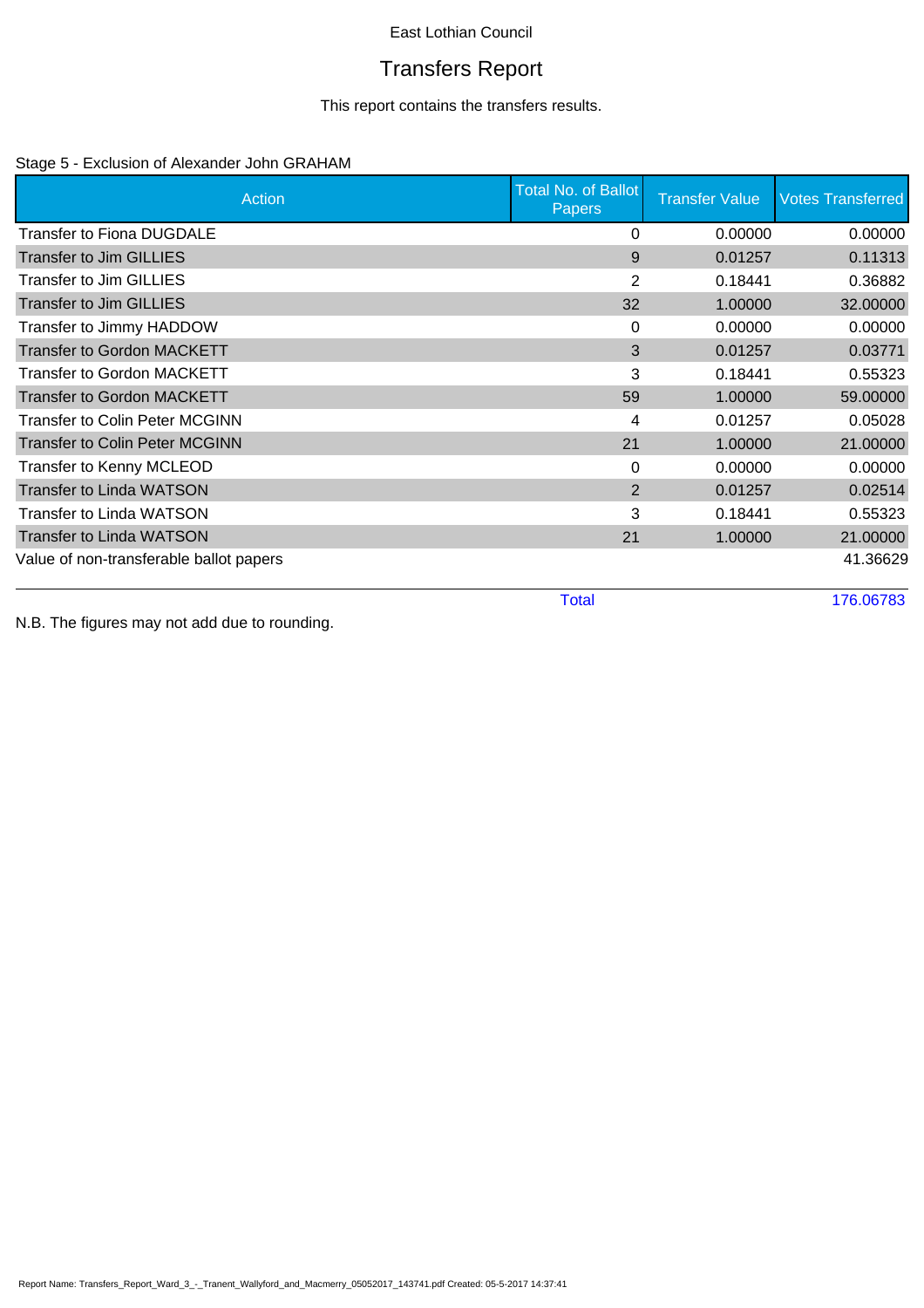# Transfers Report

This report contains the transfers results.

### Stage 6 - Exclusion of Linda WATSON

| Action                                  | <b>Total No. of Ballot</b><br><b>Papers</b> | <b>Transfer Value</b> | <b>Votes Transferred</b> |
|-----------------------------------------|---------------------------------------------|-----------------------|--------------------------|
| <b>Transfer to Fiona DUGDALE</b>        | 0                                           | 0.00000               | 0.00000                  |
| Transfer to Jim GILLIES                 | 5                                           | 0.01257               | 0.06285                  |
| <b>Transfer to Jim GILLIES</b>          | 219                                         | 0.18441               | 40.38579                 |
| <b>Transfer to Jim GILLIES</b>          | 77                                          | 1.00000               | 77.00000                 |
| Transfer to Alexander John GRAHAM       | 0                                           | 0.00000               | 0.00000                  |
| Transfer to Jimmy HADDOW                | $\Omega$                                    | 0.00000               | 0.00000                  |
| Transfer to Gordon MACKETT              |                                             | 0.01257               | 0.01257                  |
| <b>Transfer to Gordon MACKETT</b>       | 60                                          | 0.18441               | 11.06460                 |
| Transfer to Gordon MACKETT              | 24                                          | 1.00000               | 24.00000                 |
| <b>Transfer to Colin Peter MCGINN</b>   | $\overline{4}$                              | 0.01257               | 0.05028                  |
| Transfer to Colin Peter MCGINN          | 203                                         | 0.18441               | 37.43523                 |
| <b>Transfer to Colin Peter MCGINN</b>   | 65                                          | 1.00000               | 65.00000                 |
| Transfer to Kenny MCLEOD                | 0                                           | 0.00000               | 0.00000                  |
| Value of non-transferable ballot papers |                                             |                       | 491.27490                |

Total 746.28622